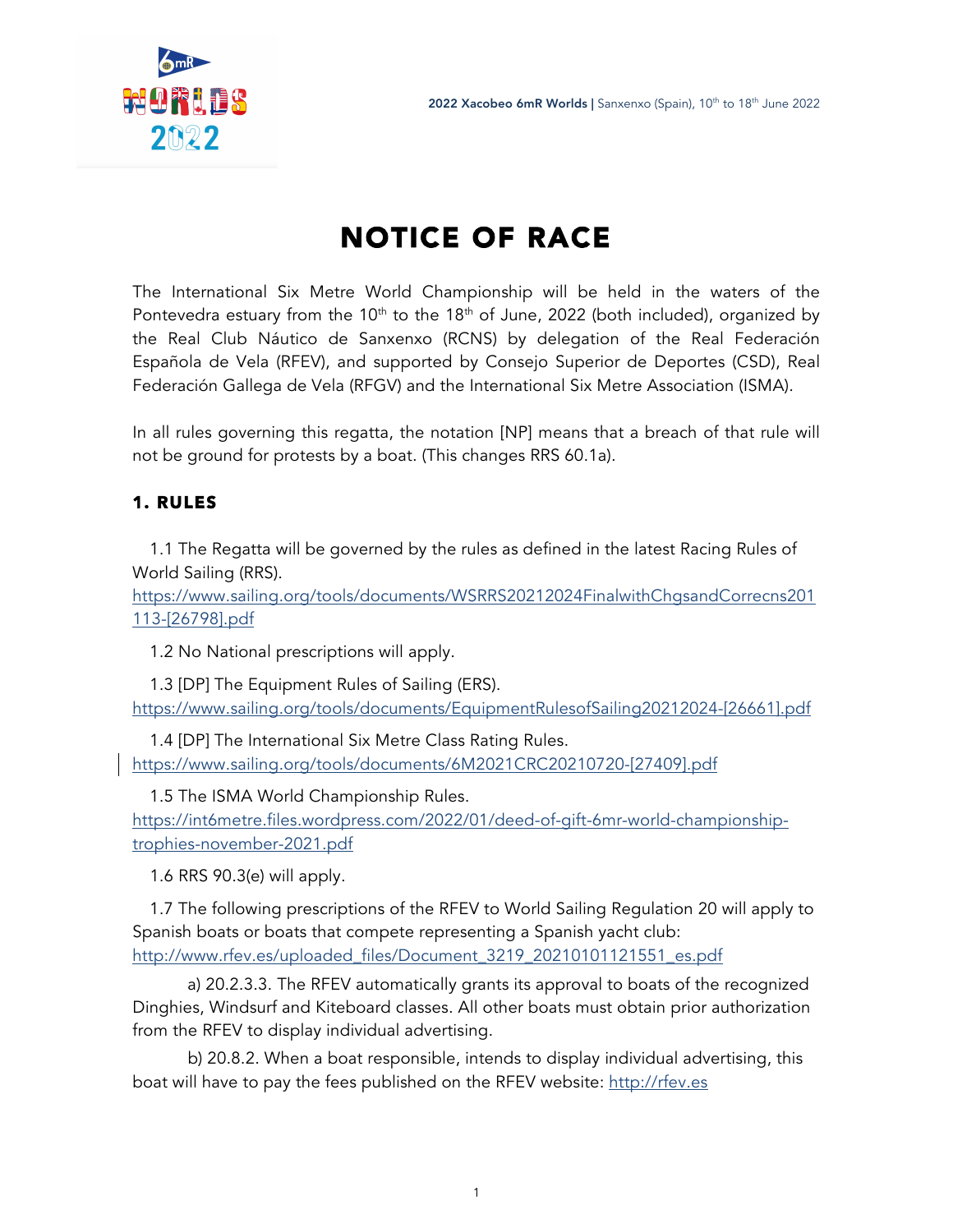

1.8 All sanitary measures and protocols regarding COVID-19, enforced at the time of the Regatta, will be made public once approved by the corresponding Public and Sporting Authorities.

1.9 The International Jury may impose suitable penalties, other than disqualification, for infringements of rules other than rules of Part 2. This changes rule 64.2.

1.10 If there is a conflict between languages the English text will take precedence.

#### 2. (NP) (DP) ADVERTISING AND PROVIDED EQUIPMENT

2.1 Competitor advertising will be governed by ISMA class rule 30.

2.2 Boats may be required to display advertising chosen and supplied by the organizing authority (AO) in compliance with World Sailing Regulation 20. If the Rule has been broken, the regulation World Sailing (WS) 20.9.2 applies.

2.3 An electronic tracking system may be required to track the position of participating boats during the race and competitors should collaborate in the installation of those tracking devices on their boats. The organizing authority may use the information received from the system for media coverage of the racing as well as for technical and safety purposes. Competitors shall be responsible for the devices while onboard and shall return them to the regatta office when required. Competitors may be charged a fee if the tracking devices are not returned on request.

2.4 In participating in the Regatta a competitor expressly and automatically grants, without any demand for compensation, to the Organizing Authority and sponsors of the Regatta the right, in perpetuity, to make, use and show at any time, and at their sole discretion, any still or motion pictures and live, filmed or taped television and other reproductions taken during the Regattas.

#### 3. ELIGIBILITY AND ENTRY

3.1 The World Championship is open to all boats of the International Six Metre Class holding a valid measurement certificate, having completed registration and paid the entry fee before the entry deadline, which is at midnight CET on Sunday 29<sup>th</sup> of May 2022. Exceptionally, and at the discretion of the Organizing Authority, entries submitted after the deadline could be accepted.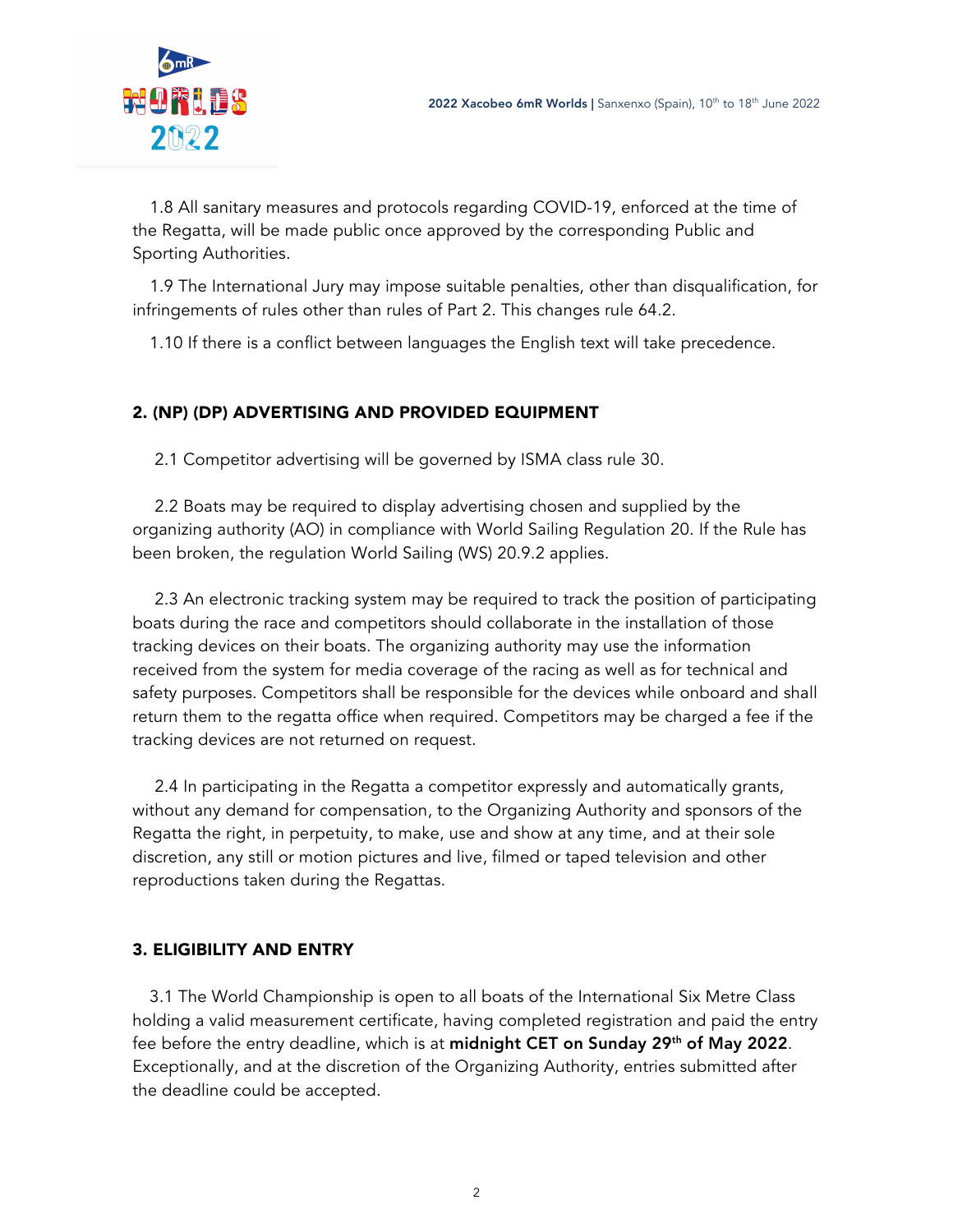

3.2 Boats may be registered in either the Open or Classic division, as specified by the class rules.

3.3 Entries shall be made by using the entry form available on the event's website www.6mrworlds2022.com at the section ENTRIES.

3.4 All the competitors with Spanish nationality, legal residents in Spain or sailing in boats representing a Spanish club must be in possession of the Sailing Federation License for 2022. Foreign sailors will have to prove to own a liability third-party and accidents insurances that cover regattas, valid in Spain. Only will be considered valid polices in Spanish or English.

3.5 All competing yachts shall have paid their 2022 membership dues to their ISMA affiliate national association or, for those entrants whose home port is outside the countries of the ISMA affiliate national associations, directly to ISMA.

3.6 An entry is not valid until:

- a) The entry fee has been fully paid,
- b) The registration form has been correctly completed,
- c) A valid measurement certificate is filed and a copy has been sent to ISMA. Competitors may send copies of their certificates directly by e-mail to Secretary@6Metre.org
- d) A proof of being up to date with the class membership duties is filed
- e) A document from the insurance company that certifies the participating boat is insured with valid third-party liability insurance including the coverage of risks at regattas with a minimum cover of 1.500.000  $\epsilon$  per incident or the equivalent; and proof that the insurance policy is up to date with the payment are filed.
- f) Crew with Spanish nationality, legal residents in Spain or sailing in boats representing a Spanish club, have provided the OA a valid Sailing Federation license. Foreign competitors who are not obliged to have a national sailing federation license shall present at registration evidence of having an accidents and insurance valid in Spain that covers his/her participation in the Regatta. In case of not having said insurance or not being able to prove its existence, sailors should obtain a Spanish federative license, which includes an accident insurance.
- g) A parental (or guardian) consent form and declaration has been submitted for crew under 18 years of age; the form will be available for download at the Championships Official Webpage www.6mrworlds2022.com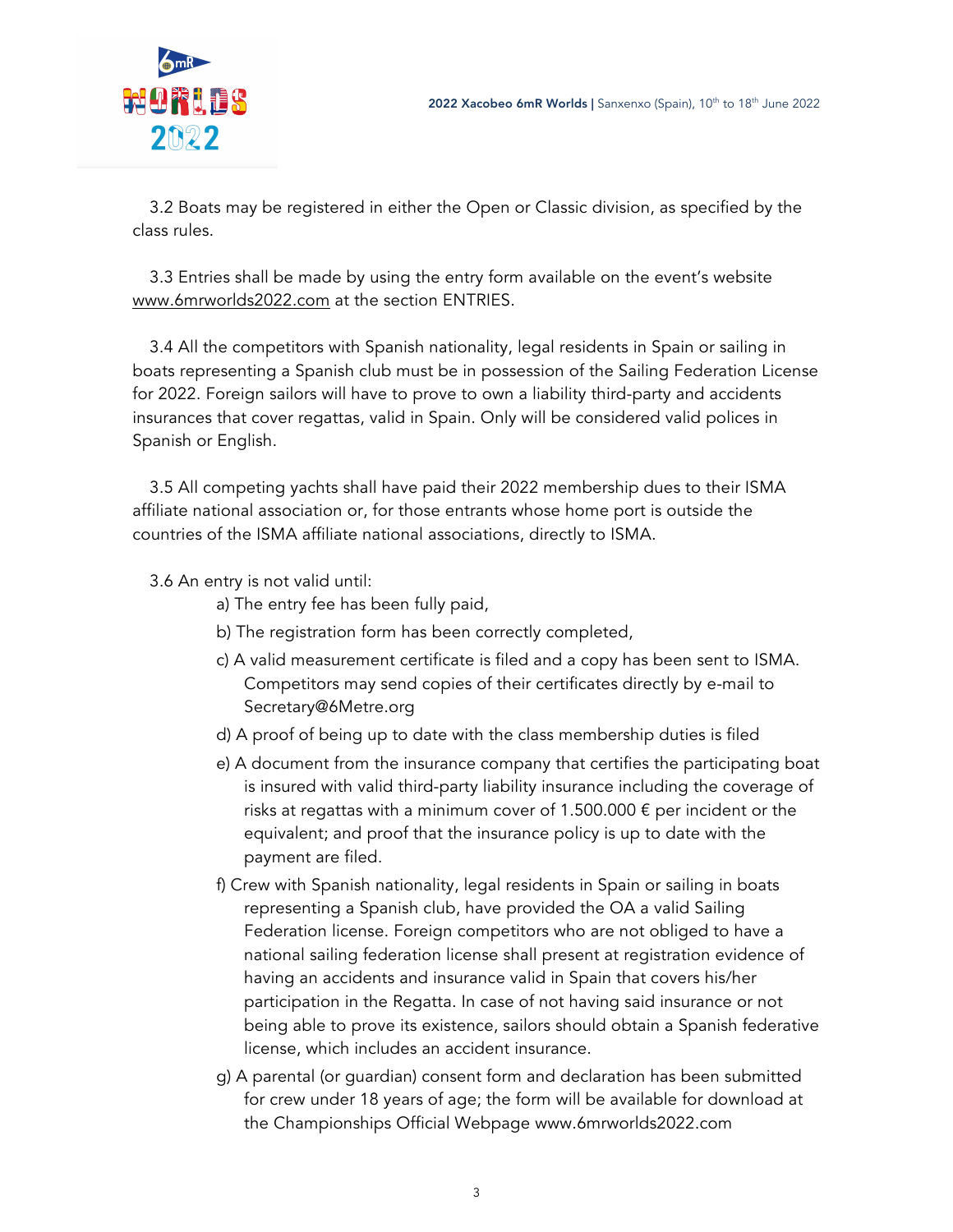

- h) The Acceptance of Responsibility form has been duly filled in and signed by each crew member.
- i) If advertising displayed, authorisation from the RFEV for the display of individual advertising shall be required (only for Spanish boats or boats representing a Spanish yacht club).

## 4. FEES

4.1 The standard entry fee for the International Six Metre World Championship is 1,000 Euros and will be accepted up to Saturday 30<sup>th</sup> of April 2022 at 00:00 CET.

A 20% discount (200 Euros) will apply for entries registered and paid before Thursday 31<sup>st</sup> of March 2022 at 00:00 CET.

A 20% surcharge (200 Euros) will apply for late entries registered or paid after Saturday 30th of April 2022 at 00:00 CET

4.2 The entry fee covers mooring from June  $6<sup>th</sup>$  2022 to June 20 $<sup>th</sup>$  2022, and tickets to</sup> the main social events for five crew members per boat.

Additional tickets will be available for purchase from the Real Club Náutico de Sanxenxo's Administration Office during the championship.

Prices for haul-in and haul-out or other services will be announced later in the event's website.

4.3 Payment may be processed using the payment platform installed on the Championship's webpage http://www.6mrworlds2022.com

# 5. PROGRAMME

5.1 Racing programme

| King Juan Carlos Regatta (Tune up race. There will be a separate Notice of Race for this |                                  |                                        |  |
|------------------------------------------------------------------------------------------|----------------------------------|----------------------------------------|--|
| regatta available at www.regatareyjuancarlos.com)                                        |                                  |                                        |  |
| Day 1                                                                                    | Friday, 10 <sup>th</sup> June    | Registration & Measurement for Worlds  |  |
|                                                                                          |                                  | 14h00 Races King Juan Carlos I Regatta |  |
|                                                                                          | Day 2   Saturday, $11^{th}$ June | Registration & Measurement for Worlds  |  |
|                                                                                          |                                  | 13h00 Races King Juan Carlos I Regatta |  |
| Day 3                                                                                    | Sunday, 12 <sup>th</sup> June    | Registration & Measurement for Worlds  |  |
|                                                                                          |                                  | 13h00 Races King Juan Carlos I Regatta |  |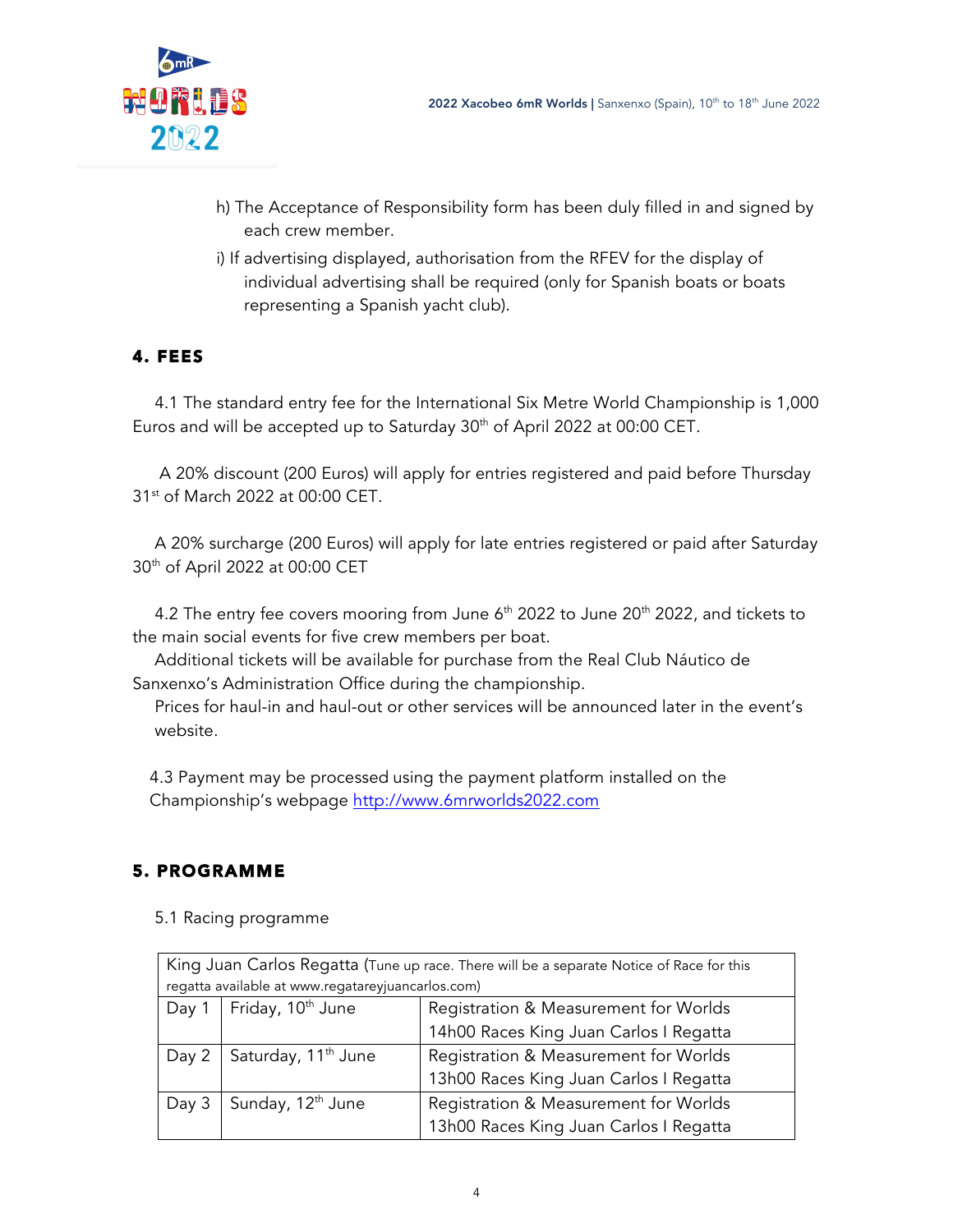

| 2022 Xacobeo 6mR Worlds |                                  |                               |  |
|-------------------------|----------------------------------|-------------------------------|--|
| Day 4                   | Monday, 13 <sup>th</sup> June    | Final Measurements for Worlds |  |
|                         |                                  | <b>Official Practice Race</b> |  |
|                         |                                  | <b>Opening Ceremony</b>       |  |
| Day 5                   | Tuesday, 14 <sup>th</sup> June   | Race 1 - Race 2               |  |
| Day 6                   | Wednesday, 15 <sup>th</sup> June | Race 3 - Race 4               |  |
| Day 7                   | Thursday, 16 <sup>th</sup> June  | Race 5 - Race 6               |  |
| Day 8                   | Friday, 17 <sup>th</sup> June    | Race 7                        |  |
| Day 9                   | Saturday, 18th June              | Race 8                        |  |
|                         |                                  | <b>Prize Giving Ceremony</b>  |  |

5.2 Eight races are scheduled. 2 races per day are scheduled, except on Friday  $17<sup>th</sup>$ June and Saturday 18<sup>th</sup> June, when only one race per day is scheduled. Additional races may be sailed due to exceptional circumstances on condition that the racing programme of the event will not become more than one race ahead of schedule.

5.3 The scheduled time of the warning signal for the first race each day is 13h00.

- 5.4 On Saturday 18<sup>th</sup> of June no warning signal will be displayed after 16h00.
- 5.5 There will be separate starts for both divisions (Open or Modern and Classics).

# 6. MEASUREMENT [DP]

6.1 Each boat shall produce a valid measurement certificate at registration. Competitors are advised that it is a condition of entry that all certificates are open to public inspection, and each competitor will be required to provide a copy of their certificate to ISMA. Copies may be sent by e-mail direct to Secretary@6Metre.org

6.2 All required hull and spar measurements marks shall be affixed to the boat. In addition, weight, flotation and sails may be checked and any other items that the international jury and equipment inspectors deem appropriate.

6.3 Random spot checks may be carried out at any time during the Regatta including on the water.

6.4 Sails should be measured and stamped by an approved measurer before the Regatta and should have the ISMA Class sail label affixed.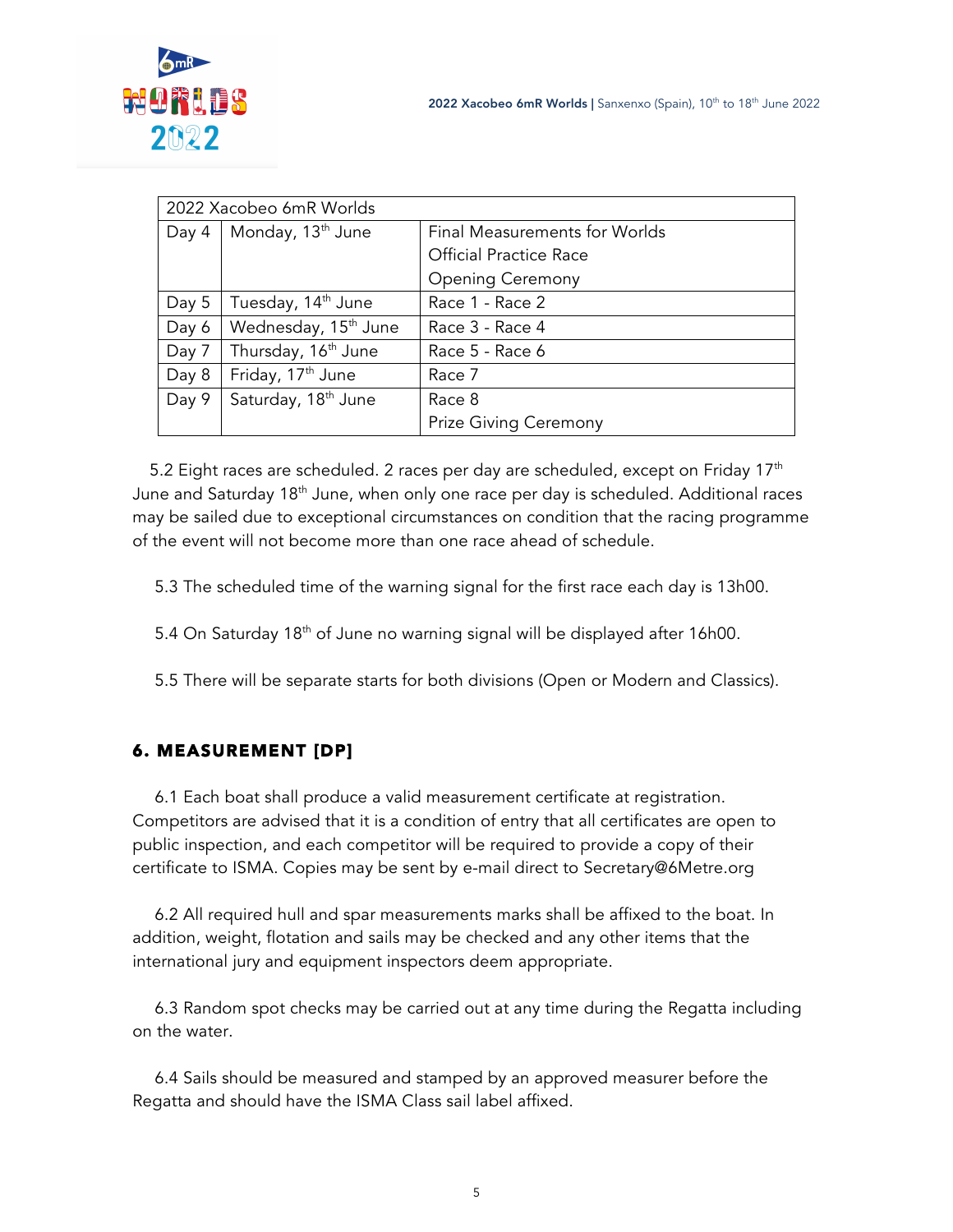

6.5 All yachts must carry on board a towline of minimum 15 metre length and personal flotation devices (minimum 50 Newtons) for every crew member on board.

## 7. SAILING INSTRUCTIONS

7.1 A preliminary version of the Sailing Instructions (SI) may be posted on the event website at www.6mrworlds2022.com, not later than Friday 10<sup>th</sup> June 2022 at 15h00 local time.

7.2 The final SI will be available at registration at the race office and also posted on the event website.

## 8. RACING AREA, COURSES

8.1 The Racing area will be in the waters of Sanxenxo (see Appendix A).

8.2 The course will be 2 windward legs and 2 leeward legs of approximately 2 nautical miles each, with a finish at the leeward mark; and it will be adapted to suit local conditions with the approval of ISMA (see Appendix B).

8.3 A gate may be laid as the Leeward Mark. A diagram will be included in the Sailing Instructions.

## 9. PENALTY SYSTEM

9.1 Rule 44.1 is changed so that the Two-Turns Penalty is replaced by the One-Turn Penalty.

9.2 Decisions of the International Jury will be final as provided in rule RRS 70.5.

## 10. SCORING

10.1 Eight races are scheduled. The World Championship will be valid if five races have been completed.

10.2 a) When fewer than six races have been completed, a boat's series score will be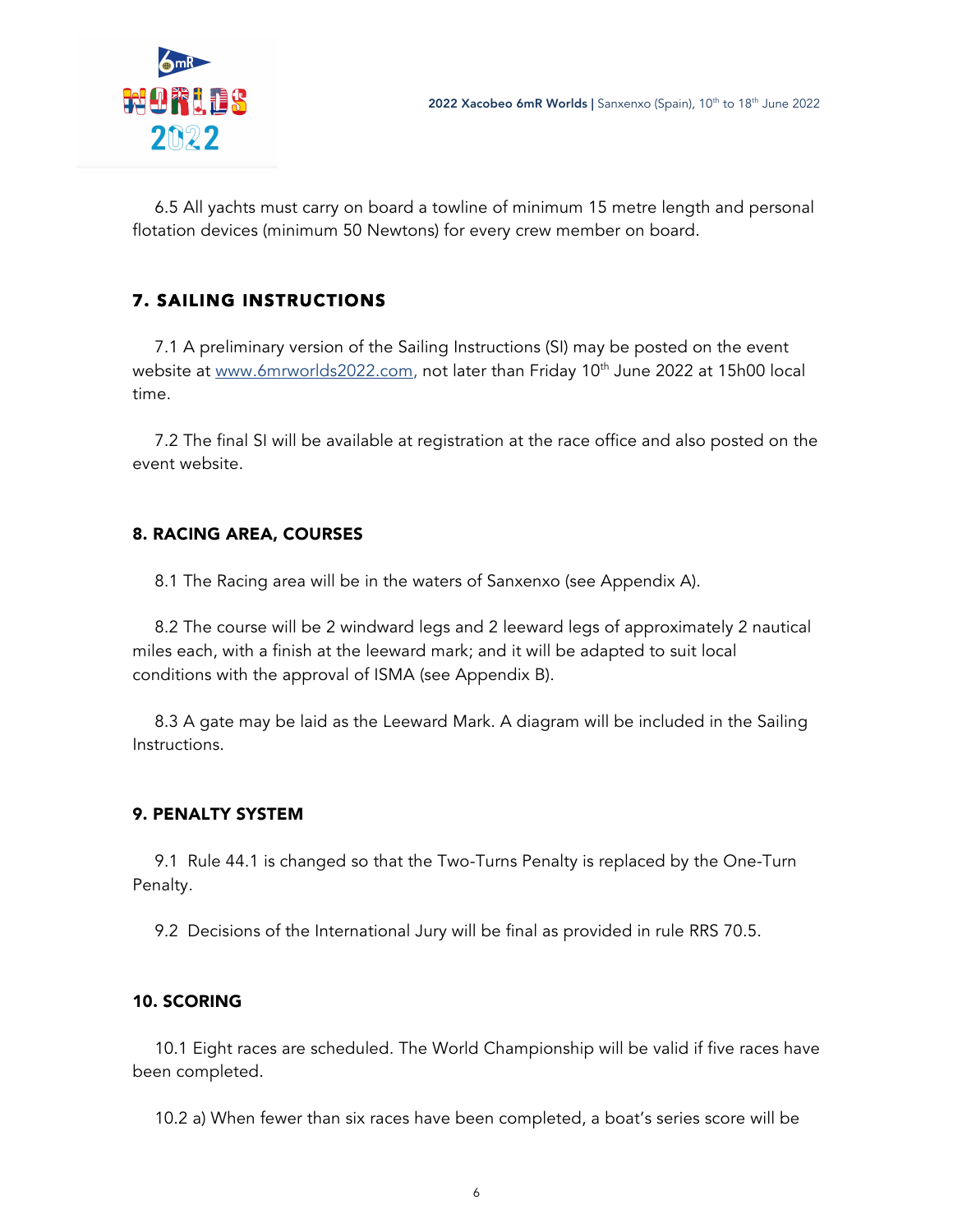

the total of her race scores.

b) When six or more races have been completed, a boat's series score will be the total of her race scores excluding her worst score.

## 11. (DP) [NP] SUPPORT BOATS

11.1 Team leaders, coaches and other support personnel shall stay outside areas where boats are racing from the time of the preparatory signal for the first class to start until all boats have finished or the race committee signals a postponement, general recall or abandonment.

11.2 Support and Coaches boats shall be registered at the Race Office at Registration and comply with the Support Boat Regulation for the regatta, which will include at least the following requirements:

- Obligation of having a valid third-party liability insurance, in Spanish or English, including the coverage of risks at regattas with a minimum cover of 1.500.000  $\epsilon$  per incident or the equivalent.

- Captain of the support boat must have a valid licence to drive the boat if applicable.

11.3 Support and Coaches boats will be part of the security arrangement for the event.

11.4 Support boats shall display their national flag or a white flag with their national letters as described in RRS appendix G.

## 12. (DP) [NP] BERTHING

Boats shall be kept in their assigned places in the harbour. Arrangements of the harbour master must be respected.

## 13. (DP) [NP] HAUL-OUT RESTRICTIONS

Boats shall not be hauled out during the World Championship, except with and according to the terms of prior written permission of the Race Committee.

## 14. (DP) DIVING EQUIPMENT AND PLASTIC POOLS

Underwater breathing apparatus and plastics pools or their equivalent shall not be used around keelboats between the preparatory signal of the first race of the World Championship and the end of the Regatta. For the purpose of this requirement, the words 'underwater breathing apparatus' shall include any device, including snorkels, which allows the user to breath underwater.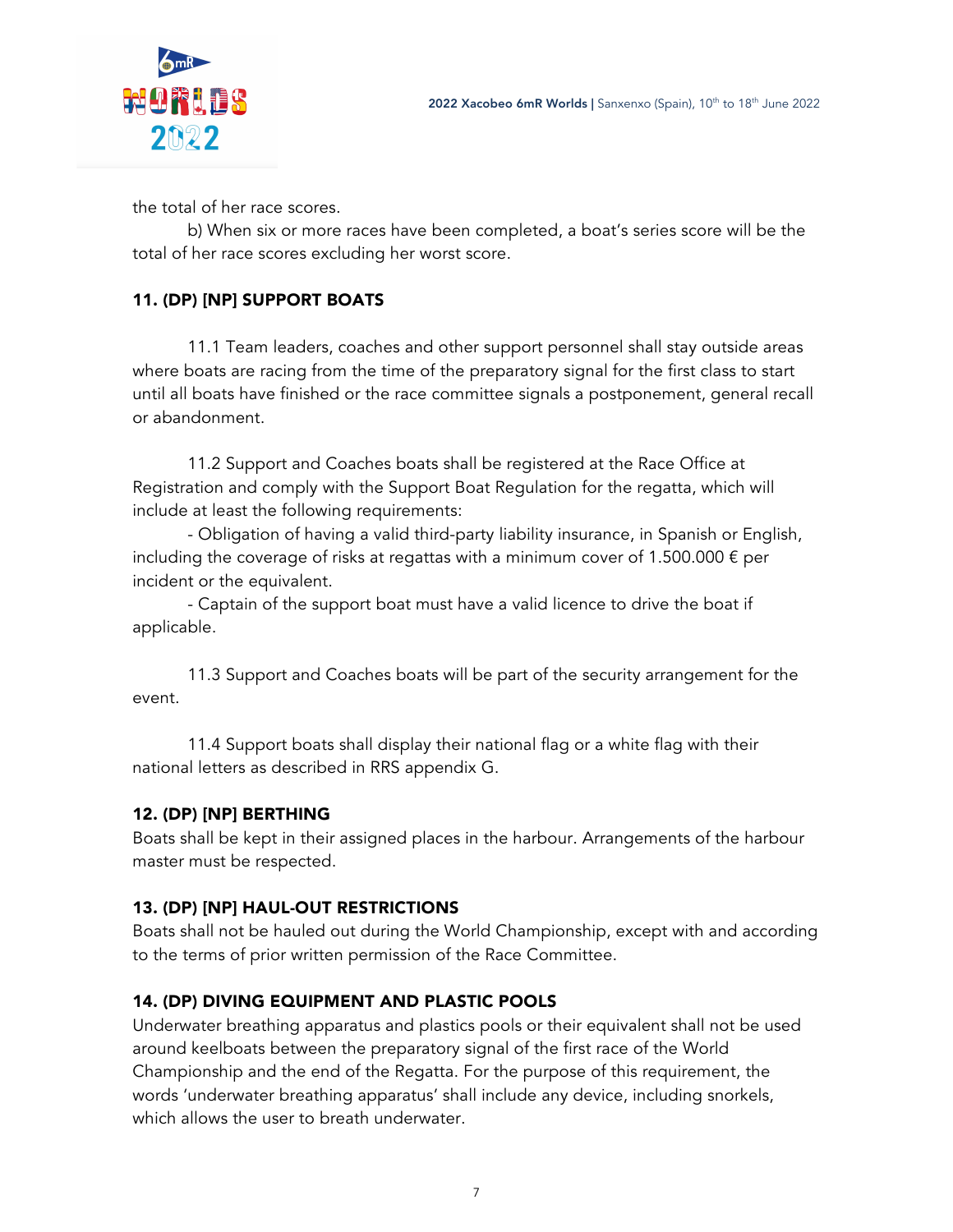

## 15. (DP) RADIO COMMUNICATION

Except in an emergency, a boat shall neither make voice nor data transmissions while racing nor receive voice or data communications not available to all boats.

The Race Committee may make use of a marine VHF international channel to make announcements to competitors, including during the pre-start period. The Race Committee may communicate with the competitors through VHF channel 69. Any announcement or failure to make an announcement shall not be cause for redress. This changes RRS 62.1(a).

#### 16. PRIZES FOR THE WORLD CHAMPIONSHIP

Trophies will be awarded in accordance with the International Six Metre Championship Rules for the World Championship:

The Juan Sebastián de Elcano Trophy offered by the Spanish Navy in commemoration of the 500 Anniversary of the First Circumnavigation of the Earth and awarded to the winning yacht in the Classic Division.

The **Xacobeo 21-22 Trophy** offered by the Xunta de Galicia (Galician Government) and awarded to the winning yacht in the Open Division.

The Six Metre World Cup Trophy shall be awarded to the winning yacht in the Open Division.

The **Djinn Trophy** awarded to the highest placed Classic yacht. For the purpose of this trophy, Classic is defined as a boat first constructed and/or certificated before 31 December 1965 and built according to Class rules and guidelines. Replicas of such yachts whose construction has been endorsed by the International Six Metre Association Classics and Technical Committees are also eligible to compete for the Djinn Trophy. Yachts which hold a certificate issued using the provisions of Appendix A of the Class Rule are not eligible for the Djinn Trophy.

The KSSS Cup shall be awarded to the highest placing Classic yacht built to the First (1907-1919) or Second (1919-1933) International Rule which retains its original underwater configuration.

The Lucie Trophy shall be awarded to the highest placed yacht which includes a woman as helmsperson or crew. In the event of a tie, the tied yacht with the most women wins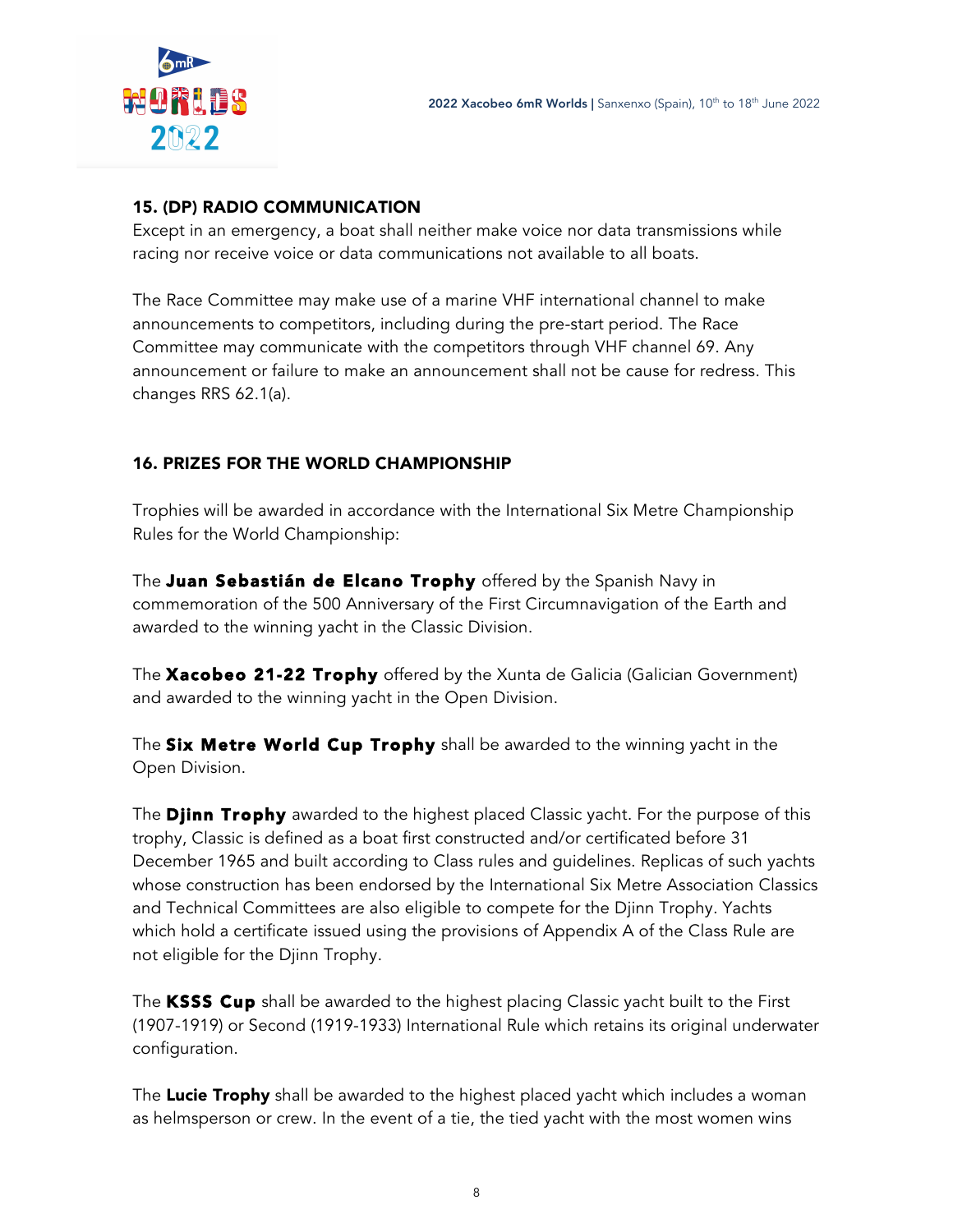

the Trophy. If two or more yachts remain tied, the tied scores shall be resolved by the methods outlined in the Racing Rules of Sailing, Appendix A - Scoring to determine the winning yacht. If the result remains a tie, the trophy shall be held jointly and each yacht will have the right to engrave their name on a plaque

The **Nelson Trophy** shall be awarded to the highest placed yacht in the Open Division among those first constructed between 1966 and 6 September 1979 (the date of the first race of the 1979 World Championships) inclusive, and which has had no alteration to its underwater shape other than permitted modifications to the rudder. Should such modification have been carried out, then the rudder shall a maximum thickness (athwartship dimension) of no more than 95mm.

The Robbe & Berking Trophy shall be awarded, in accordance with the Deed of Gift for the trophy dated 5 October 2008, to the highest placed Classic yacht which uses white or cream sails, wooden mast, boom and poles and flies a racing flag.

The AYRS Astor Cup awarded to the highest placed boat at the end of racing which includes a person aged 25 years or under as helmsperson or crew. In the event of a tie, the Cup will be awarded to the yacht with the most wins. If the result remains a tie, the tied scores shall be resolved by the method reasonably and fairly determined by the Race Committee of the event.

The **Street Trophy** shall be awarded to the highest placed Classic yacht which holds a certificate issued under the provisions of Appendix A of the Class Rule. For the purpose of this trophy, Classic is defined as a boat first constructed and/or certificated before 31 December 1965 and built according to Class rules and guidelines. Replicas of such yachts are not eligible for Appendix A and hence not eligible for this trophy

The **Merula Trophy** awarded to the highest placed Classic yacht built to the First (1907-1919) International Rule which retains its original underwater configuration.

The **Shipshape Trophy** awarded to the official practice race's winning yacht in the Open Division.

The Maharajah of Djeezupuhr Trophy awarded to the official practice race's winning yacht for the Classic Division.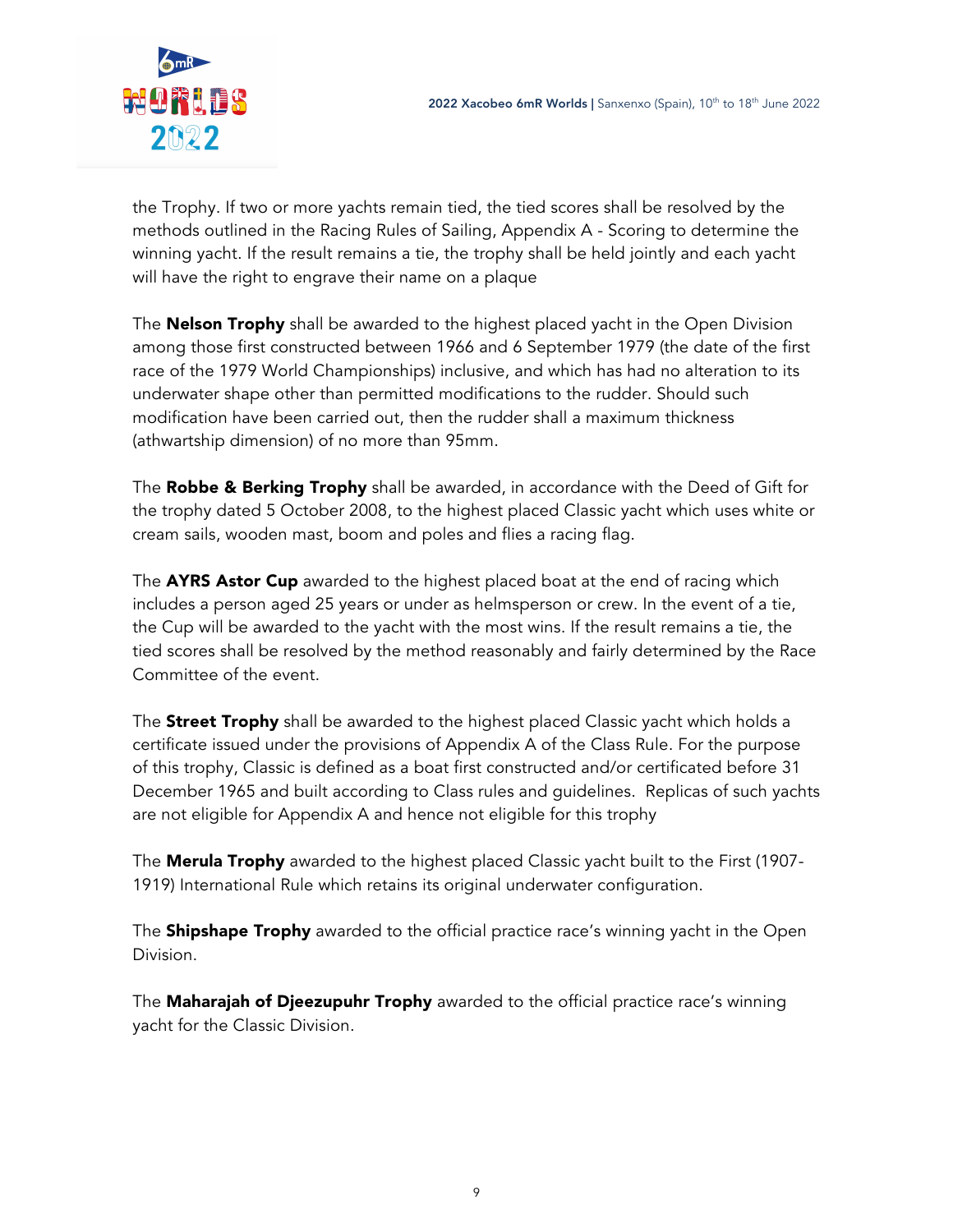

#### 17. RISK STATEMENT

17.1 Competitors participate in the regatta entirely at their own risk. See Rule 3, Decision to Race. Sailing is by its nature an unpredictable sport and therefore involves an element of risk. By taking part in the event, each competitor agrees and acknowledges that:

17.1.1 They are aware of the inherent element of risk involved in the sport and accept responsibility for the exposure of themselves, their crew and their boat to such inherent risk whilst taking part in the event;

17.1.2 They are responsible for the safety of themselves, their crew, their boat and their other property whether afloat or ashore;

17.1.3 They accept responsibility for any injury, damage or loss to the extent caused by their own actions or omissions;

17.1.4 By participating in any race, they are satisfied that their boat is in good order, equipped to sail in the event and they are fit to participate;

17.1.5 The provision of a race management team, patrol vessels, umpires and other officials and volunteers by the organiser does not relieve them of their own responsibilities;

17.1.6 The provision of patrol vessel cover is limited to such assistance, particularly in extreme weather conditions, as can be practically provided in the circumstances.

The organizing authority will not accept any liability for material damage or personal injury or death sustained in conjunction with or prior to, during, or after the regatta.

## 18. INSURANCE

Each participating boat and each support boat shall be insured with valid third-party liability insurance including the coverage of risks at regattas with a minimum cover of 1.500.000  $\epsilon$  per incident or the equivalent. Only polices in Spanish or English language will be considered valid.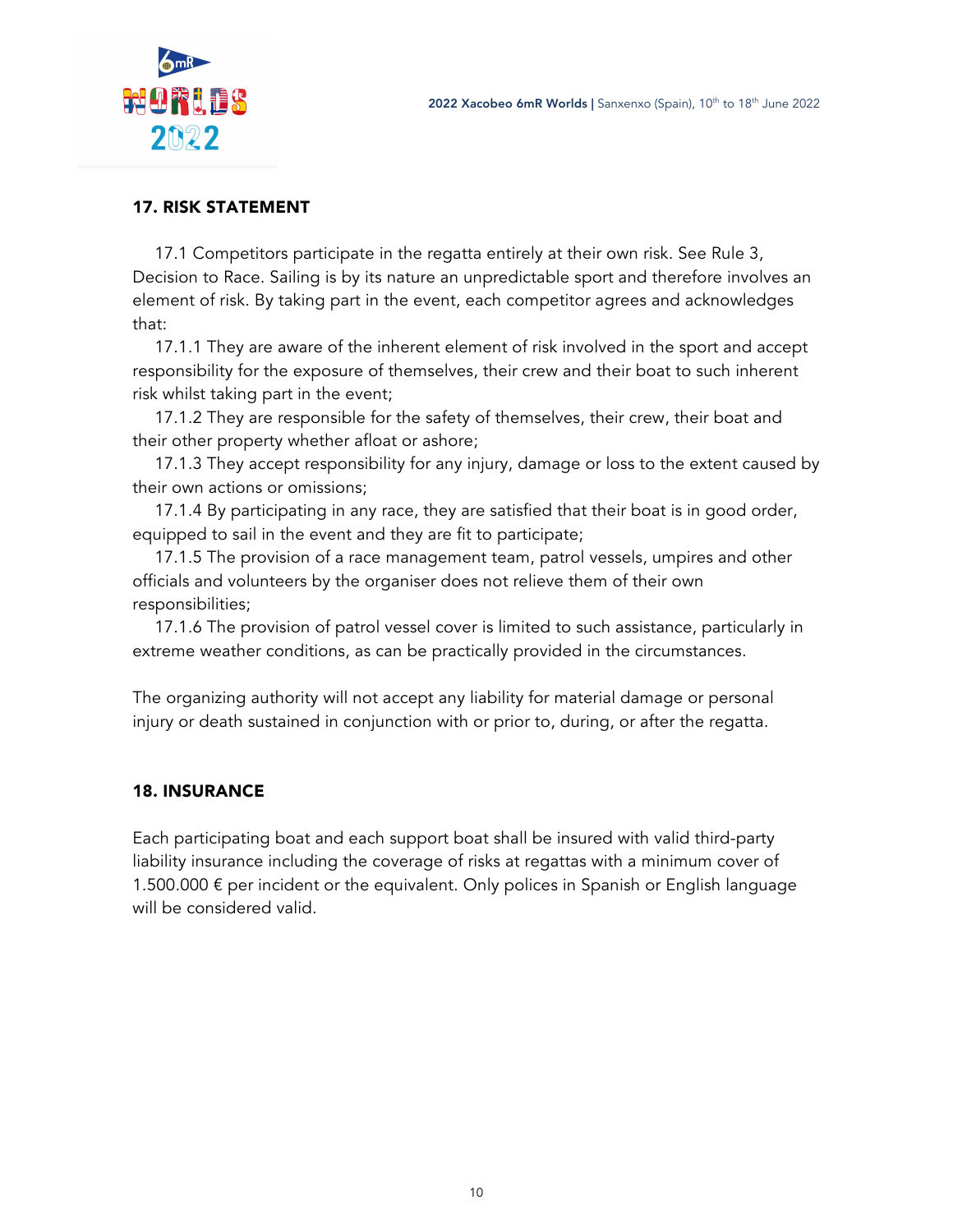



#### 19. FURTHER INFORMATION

19.1 Separate details will be posted on the website www.6mrworlds2022.com covering general information.

19.2 For travel services and accommodation enquiries, please contact:

Esteban RECAMÁN Mobile: +34 683 30 68 17 Email: incoming@interrias.com

19.3 The Organizing Authority may be contacted at:

Real Club Náutico de Sanxenxo Puerto Deportivo Juan Carlos I, 26 36960 Sanxenxo Pontevedra (Spain) Phone: +34 986 803 400 Email: info@rcnsanxenxo.com Web: www.rcnsanxenxo.com

Event Coordinator and general enquiries: Helena PAZ CORNES Mobile: +34 659 293 291 Email: coordinator6mR@rcnsanxenxo.com

For any further information on the event, please visit the regatta's website at www.6mrworlds2022.com .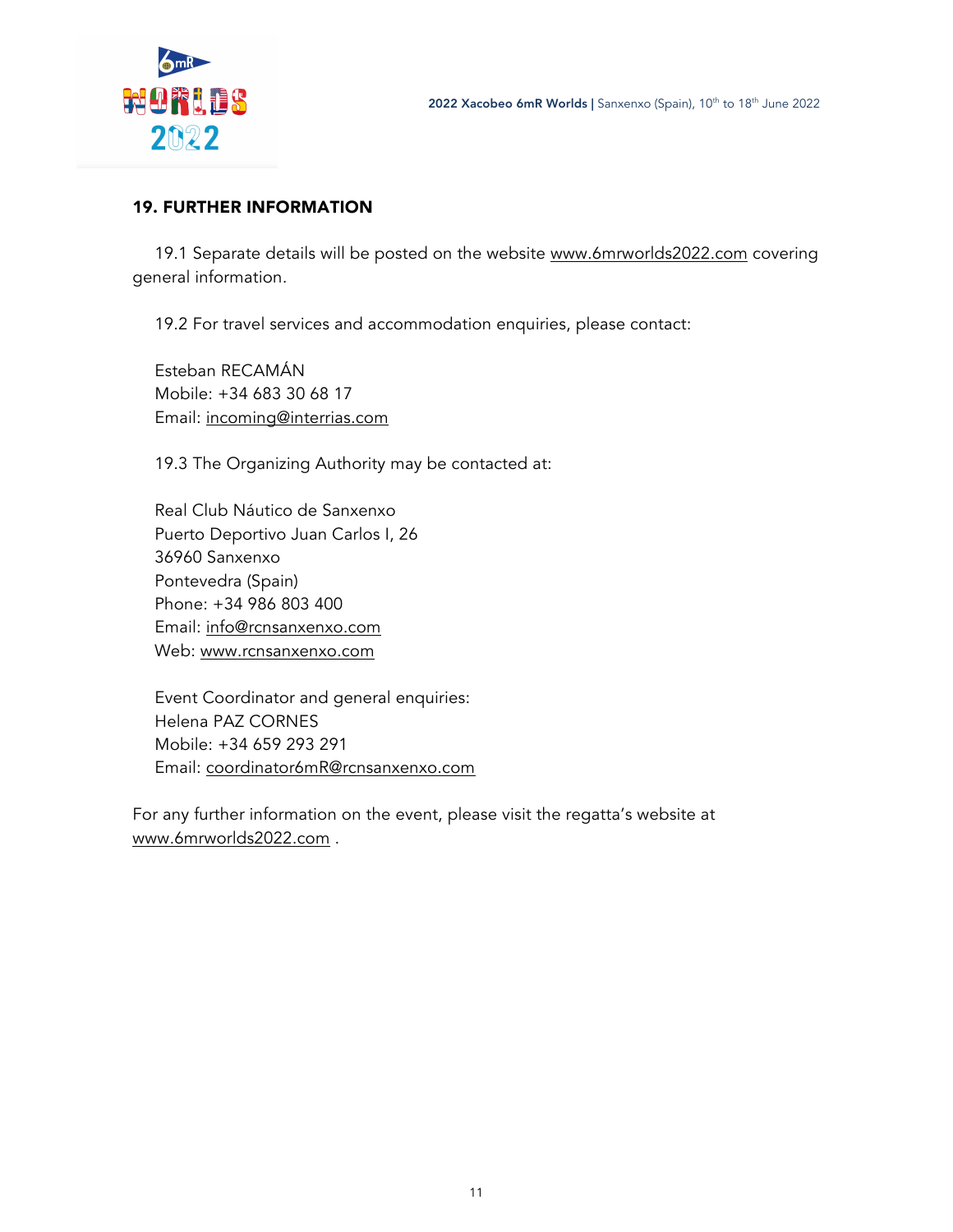

2022 Xacobeo 6mR Worlds | Sanxenxo (Spain), 10<sup>th</sup> to 18<sup>th</sup> June 2022

## APPENDIX A RACING AREA

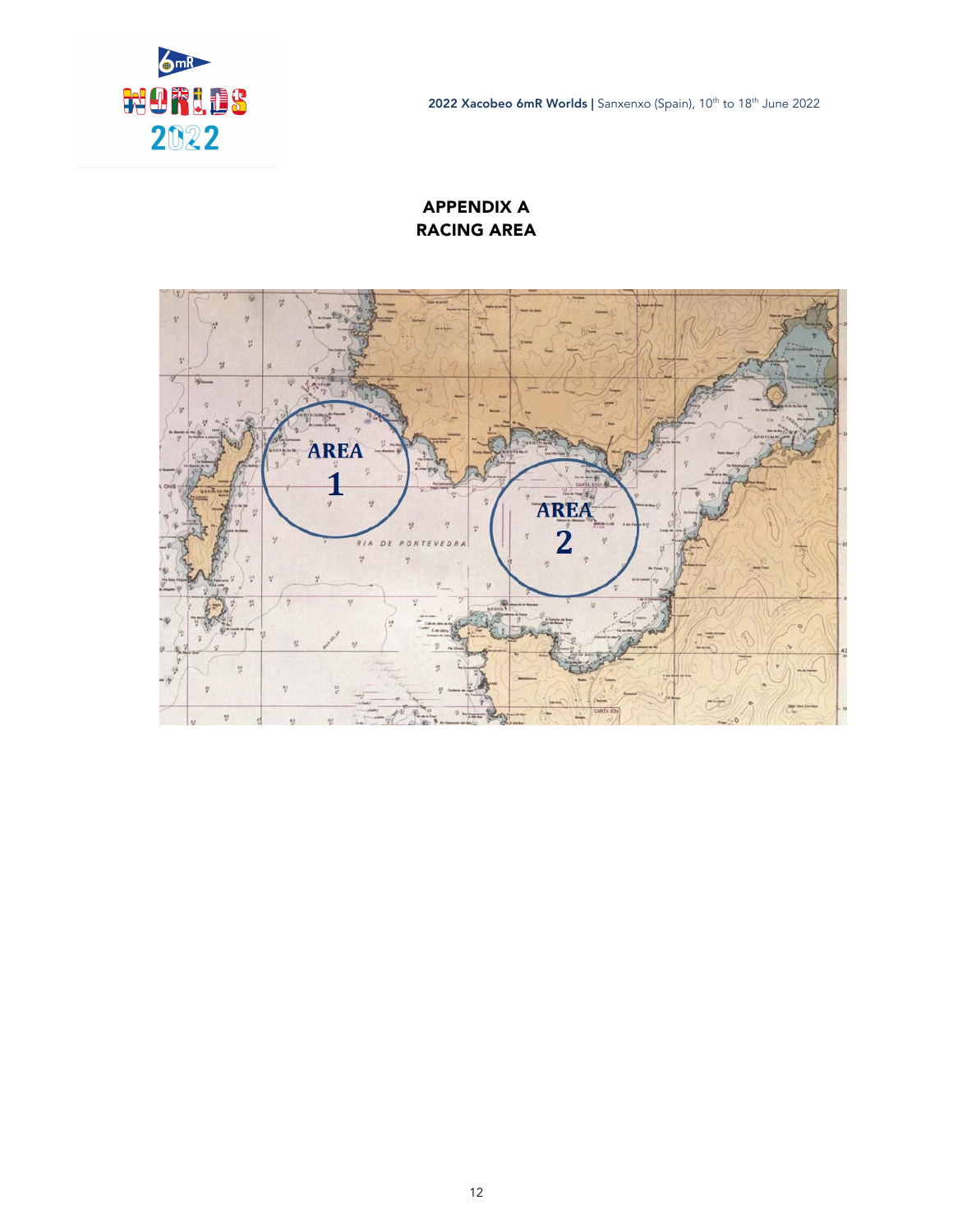

2022 Xacobeo 6mR Worlds | Sanxenxo (Spain), 10<sup>th</sup> to 18<sup>th</sup> June 2022

APPENDIX B RACE COURSE



#### **Race Course:**

Start - Mark 1 – Mark 2 - Mark 3S/3P (Gate) - Mark 1 – Mark 2 - Finish<br>Marks 1, 2 & 3P shall be left to port Mark 3S shall be left to starboard